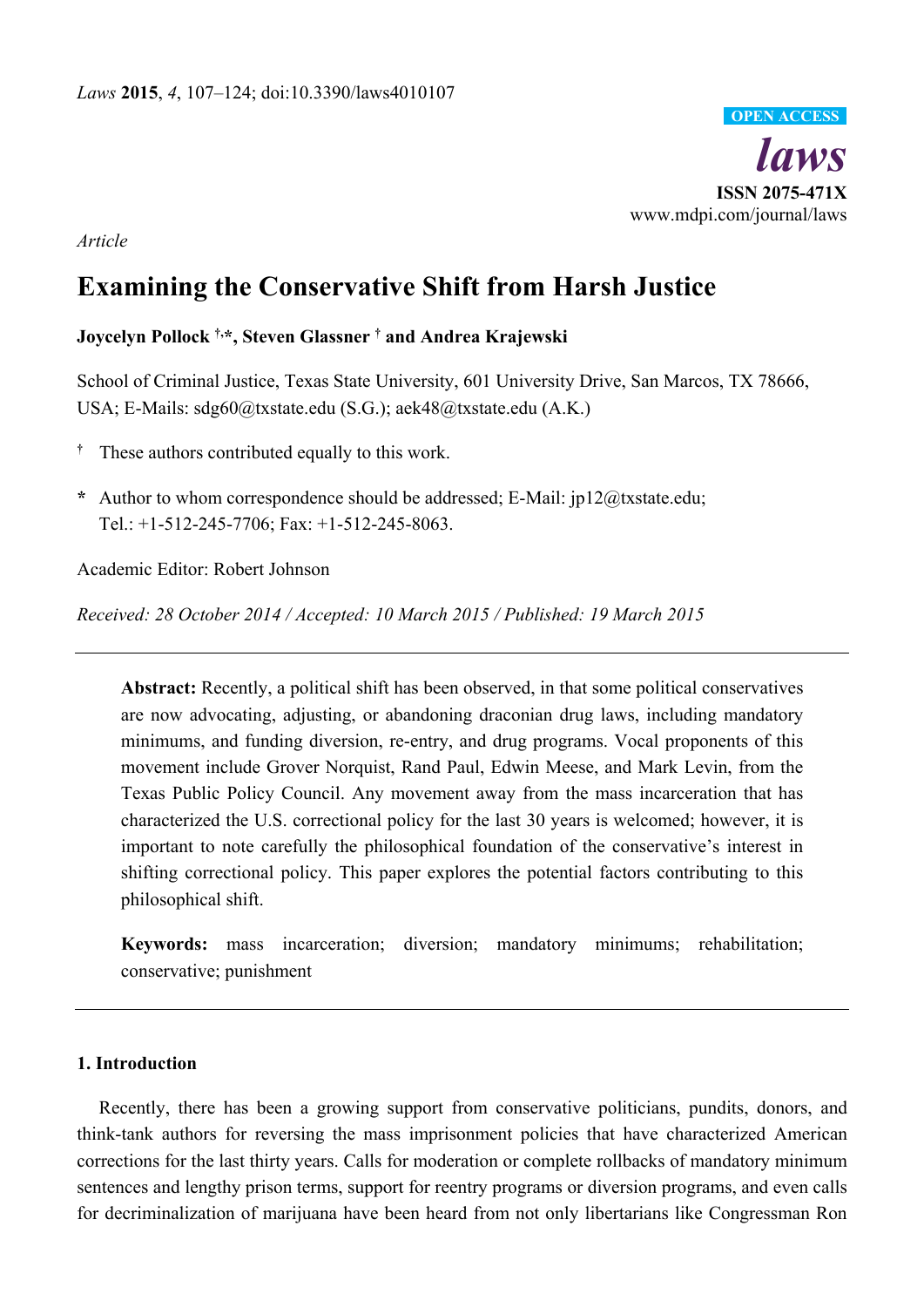Paul, but also staunch conservatives such as former Congressman Newt Gingrich and current Congressman and potential presidential contender Rand Paul. One of the most vocal proponents of this trend is Marc Levin, of the Texas Public Policy Council. His "Right on Crime" movement has increasingly dominated the growing chorus of conservative voices advocating a major shift in correctional policy.

In this paper, we will explore this trend. First, the massive incarceration boom that began in the early 1980s will be described and analyzed, including a discussion of its financial and social costs. The numerous calls for reform from academic and advocacy groups even as the country experienced its historic increase in incarceration rates are also discussed. Then, the emergence of conservative support for "liberal" correctional policies will be detailed, including the "Right on Crime" campaign and its major players. This philosophy will be deconstructed to show the stated and theoretical elements of conservative support. We conclude by questioning whether this philosophical foundation for revising our punishment/corrections approach is a stable base upon which to move forward.

#### **2. United States: A Leader in Incarceration**

According to the International Centre for Prison Studies, the United States has the highest rate of incarceration across the globe with 707 people per 100,000 in a state or federal correctional institution and/or being confined while awaiting trial [1]. Because of the inclusion of the jailed population, this rate is higher than the Bureau of Justice Statistics recent report which identifies the rate of incarceration in state or federal prisons at 623 people per 100,000 residents in the United States ages 18 or older ([2], p. 6). As we know, the United States' rate of imprisonment is substantially greater than that of other countries around the globe, including the Russian Federation (470 per 100,000), South Africa (294 per 100,000), Iran (283 per 100,000), China (124 per 100,000), France (102 per 100,000), Germany (81 per 100,000), Japan (51 per 100,000) and India (30 per 100,000) [1]. Figure 1 depicts the incarceration rates of several other countries and how they compare to the United States.



**Figure 1.** Cross-cultural incarceration rates [1].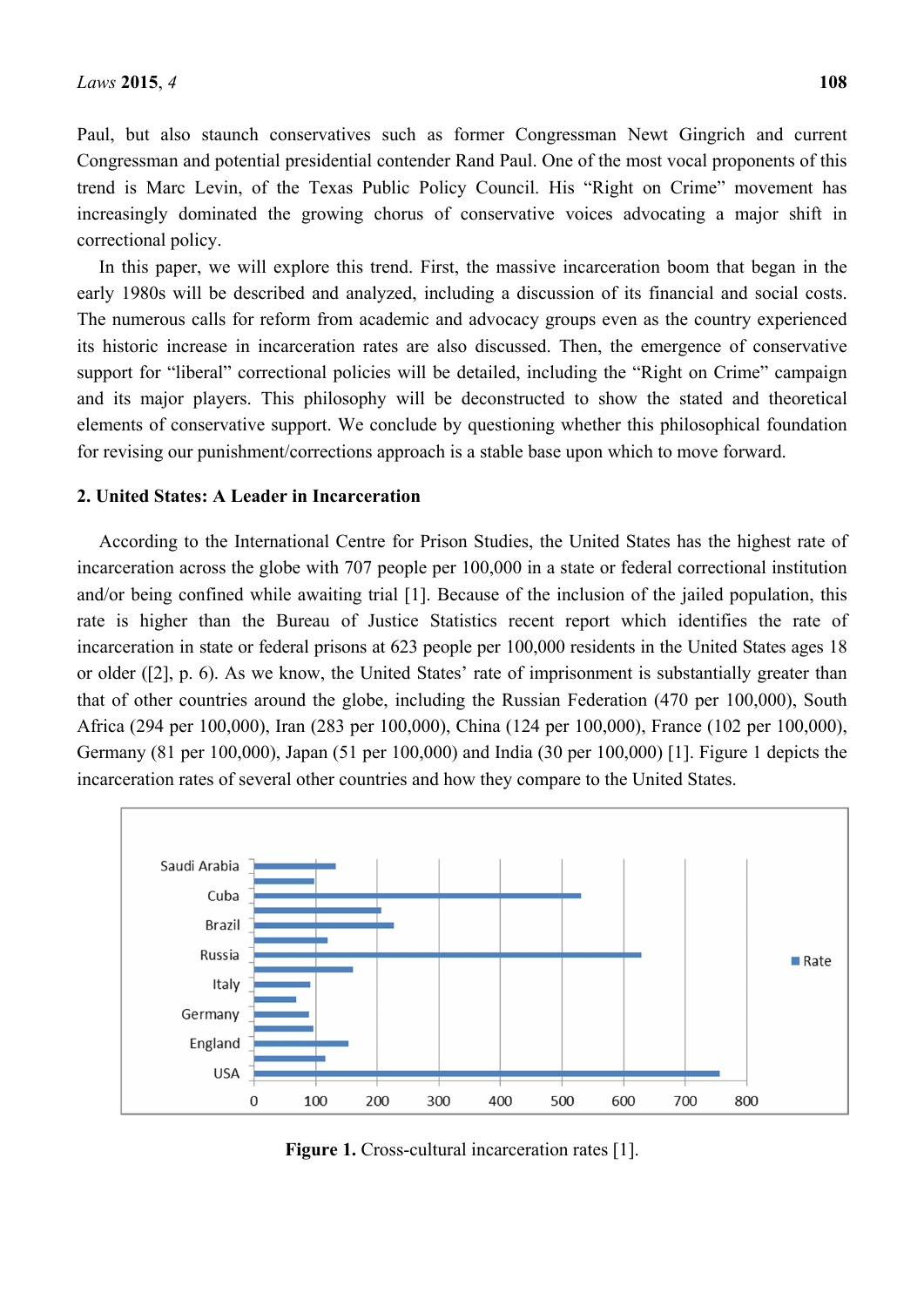In the United States, a total of 1,574,741 prisoners (1,463,454 males and 111,287 females) were confined in a state or federal correctional facility by the end of 2013 [2]. Estimates indicate that the federal prisoner population (215,866 prisoners) decreased by 1949 prisoners (roughly 1 percent) in 2013 while the state prison population (1,358,875) increased by 6293 prisoners (approximately 1 percent) from the year prior [2]. This increase marks the end of three years of declining rates (2010–2012), largely attributed to California's release of 15,035 prisoners between the years 2011 and 2013 [3]. This release was prefaced by the Supreme Court's opinion in *Brown v. Plata*, 131 S. Ct. 1910 (2011) which greatly impacted the incarceration policies of California. Based on this ruling, the California Department of Corrections and Rehabilitation was mandated to reduce its population or remedy the Constitutional violations that were said to be caused by overcrowding within the state's correctional system [3].

The 2013 increase in the prison population restores the pattern of steady increases that have occurred each year from 1972 to 2009 [4]. Figure 2 depicts the imprisonment increase as rates per 100,000, showing how the 1980s began an unprecedented shift in punitive practices in this country.



**Figure 2.** Incarceration rates ([5], p. 23).

Before the 1980s, incarceration rates within the United States were relatively stable and fluctuated under a backdrop of wars, economic booms and busts, and rising and falling crime rates [5–7]. The phenomenon of mass incarceration which began in the 1980s is unique because "the number of prisoners and jail inmates soared, in good times and [in] bad times, independent of whether the crime rate rose or fell" ([6], p. 1). An important point worth noting is the fact that over the past two decades, increasing prison populations across most states have transpired during a steady decrease in the number of reported crimes to law enforcement across the country [5].

Incarceration rates (the number of people in prison or jail per capita) are a function of a number of underlying causes, including the proportion of convicted offenders who are sent to prison or jail, the average length of sentences received by those who enter prison or jail, the proportion of those who are eligible for parole that are actually released, and the percentage of parolees who are returned to prison for new crimes or parole violations. All of these factors affect the number of people in prison and, hence, the incarceration rate. A careful analysis of sentencing patterns by Pfaff shows that the dramatic increase in incarceration rates that began in the 1980s was largely due to the decision of prosecutors to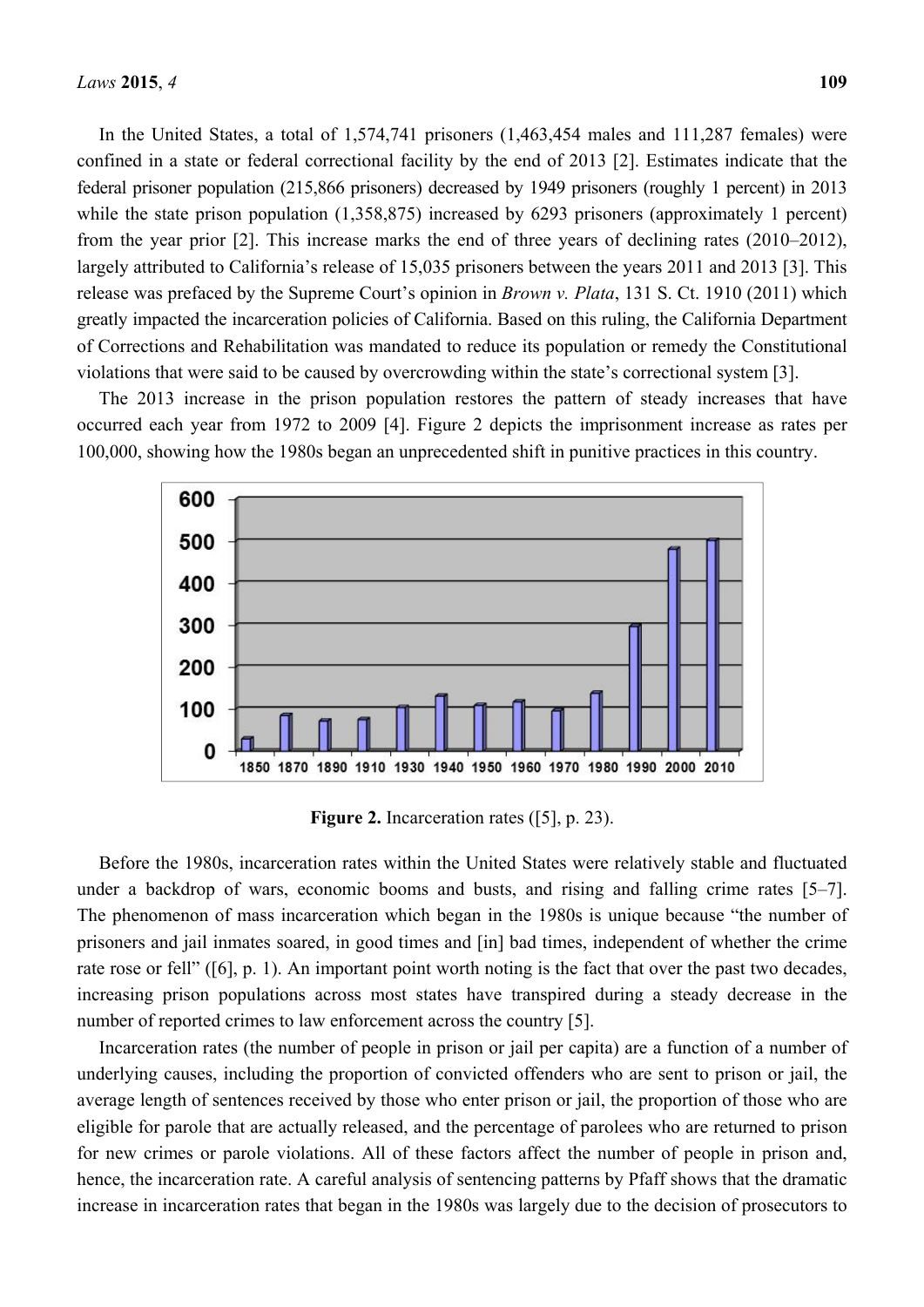seek prison terms for convicted individuals, and, to a lesser extent, increased sentence length and changes in parole release and revocation [7,8].

In the 1980s, the indeterminate sentencing structures that were in place to foster the rehabilitative goals of the 1970s were replaced with determinate sentencing or truth in sentencing policies [9–11]. Across the country, state and the federal prison systems moved away from indeterminate sentencing practices and removed or restricted discretion [10]. There was also an increased use of mandatory minimum penalties for crimes [9,10]. Mandatory minimum penalties were easily tacked on to existing sentencing structures because they were directed at certain categories of crimes (e.g., crimes with a weapon, violent crimes). Mandatory minimum statutes mandated minimum lengths of stay, and consequently increased both the numbers of convicted offenders entering prison and the length of their sentence [9]. All of these changes influenced incarceration rates on the front-end of the criminal justice system. Changes at the back-end (reduced numbers of eligible prisoners who were granted parole and/or a higher percentage who were revoked and returned to prison) have subsequently helped maintain the high levels of incarceration [5,10]. In fact, in many states, discretionary parole was abolished. At the federal level, the Comprehensive Crime Control Act of 1984 abolished parole for inmates in federal prisons. This Act applied to any individual incarcerated in a federal institution for a crime that occurred after 1 November 1987 [9].

## **3. Factors Contributing to Mass Incarceration**

Social and economic changes, especially those affecting the low income, urban, and/or minority populations, tougher sentencing practices (especially for drug crimes), and even the Civil Rights movement have been identified as plausible factors contributing to the mass incarceration that ensued [9,10,12,13].

One explanation notes that the shifting social climate of the 1960s and 1970s decreased the need for low-skilled individuals in the labor force. The reduced need for these individuals occurred during a period of time that also included a booming drug trade and a growing police force. In the 1970s and early 1980s, an increased number of arrests for public order and drug offenses occurred with courts eschewing other diversionary alternatives [12,14]. The increasingly punitive punishment philosophy, especially toward drug offenders, drastically increased the numbers of individuals sent to prison [10,12].

Another explanation offered by Michelle Alexander notes that there is no coincidence that the beginning of the mass incarceration era occurred after the Civil Rights era when court cases and legislation granted African American and other minorities rights to contest unequal treatment in housing, education, and employment. "The New Jim Crow" refers to the dramatic increase of African Americans in prisons after civil rights supposedly ensured greater equality. The so-called War on Crime, occurring during the 1980s, arguably was a thinly veiled code for a war on minorities and the subsequent incarceration boom impacted minorities more than whites according to this view [13,15].

In fact, there is troubling evidence that the mass imprisonment period was experienced differentially by whites and minorities. Now, one in three young black men are under some form of correctional supervision (prison, jail or community supervision of some sort). Especially in drug enforcement and punishment, the politics of race seem undeniable. While the majority of drug users are white, three-fourths of all arrestees are black or Hispanic ([13], p. 96). A review by Chiricos and Crawford of 38 studies published since 1975 revealed that while race did not have a direct effect on sentence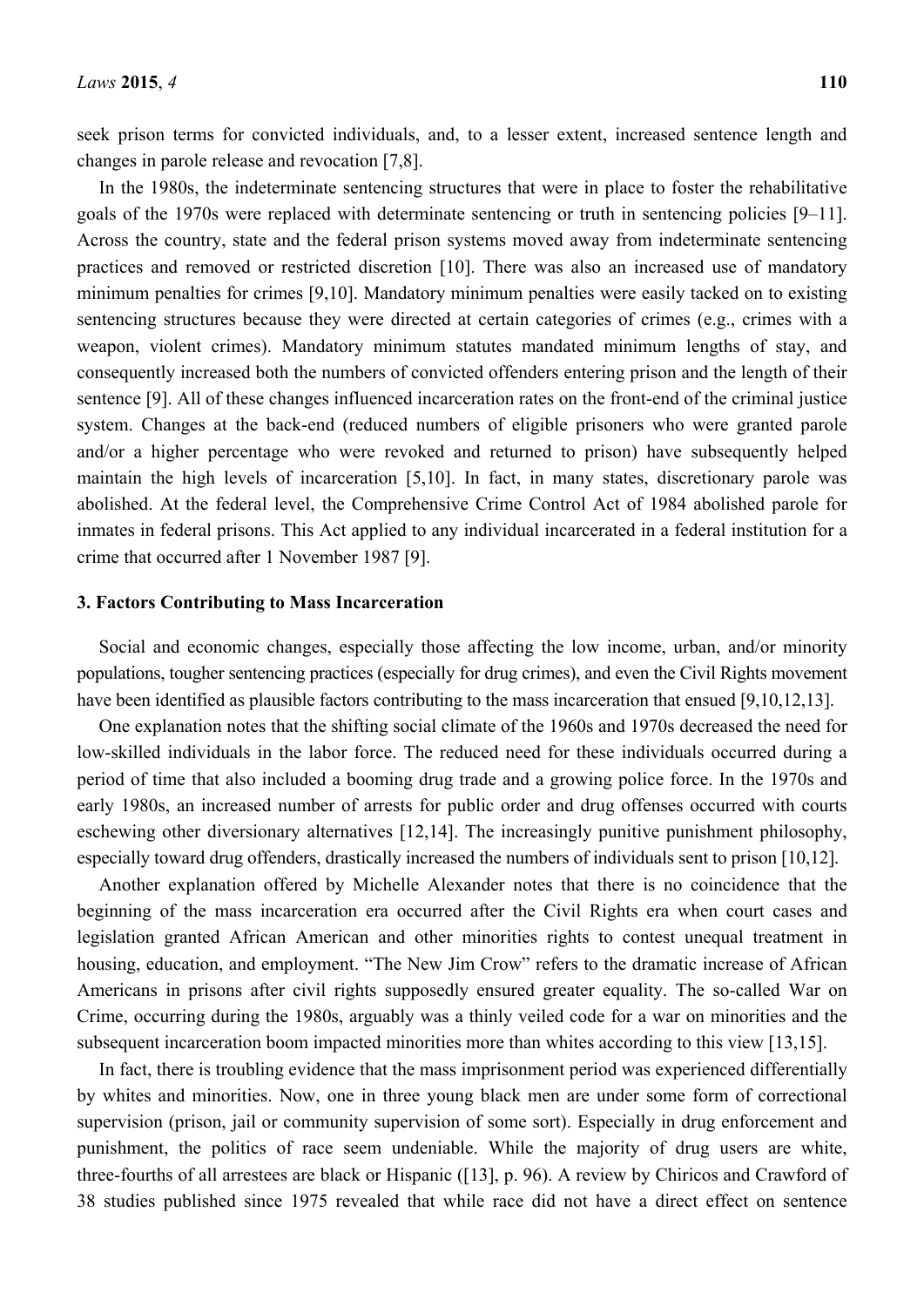length, convicted black offenders were more likely to be incarcerated than whites even after controlling for crime seriousness and prior record. They also showed that blacks are significantly more disadvantaged than whites in the south, where incarceration is high. Large numbers of unemployed blacks in a jurisdiction, they theorize, may be perceived as such a social and political threat as to increase the probability of incarceration [16].

Other explanations for the dramatic increase in incarceration rates obviously point to the increase in crime that occurred in the 1980s and early 1990s (although that does not explain why incarceration rates have not declined along with declining crime rates). As noted above, the nation's "drug war" has been pointed to as a causal factor; however, some analysts note that the increase in drug offenders alone could not completely explain the increase [7].

The deinstitutionalization of the mentally ill has also been suggested as a causal factor in the increased use of imprisonment [17]. As the mental institutions emptied, community mental health clinics, which were supposed to take their place, did not materialize leaving many to succumb to their illness alone and often on the street. Evidence supporting the position includes estimates that over 10 percent of this nation's prisoners have diagnosed mental illnesses and the figure is even higher in jails [5]. Even if there is no causal connection between the deinstitutionalization of the mentally ill and the increase in prison populations, it does support the notion that these social realities are due to discretionary policies that can be changed.

As noted above, the increase in the use of incarceration was not due solely or even largely to increased crime. Rather, the dramatic increase in the use of incarceration was due to a shift in policy on the part of politicians and decision-makers (prosecutors). Federal "tough on crime" reforms were set in motion by President Reagan's (1981–1989) well-publicized war on drugs. However, it should be noted that Democrats controlled both houses of Congress under President Reagan and passed the punitive laws that resulted in longer sentences.

Fear of crime was inextricably linked to societal perceptions of the prevalence of drugs in society and the relatively high violent crime rate which peaked in the early 1990s. These factors greatly influenced both parties to promote harsher laws. The use of crime as a political platform was first utilized successfully by President Nixon, but many political analysts note that President Reagan's term may be marked as the beginning of the modern use of the "crime platform" that has been such a successful campaign issue. Political benefits to championing harsher drug laws and sentencing practices were obvious, and virtually no political benefit to argue otherwise existed.

The unsuccessful 1988 presidential campaign of Michael Dukakis illustrated the potency of crime as an election issue. His failure was blamed on his stance against the death penalty and the infamous "Willie Horton" case. Horton was a prisoner who killed while out on furlough. Even though as Governor of Massachusetts, Dukakis had very little to do with the furlough decision, the tragic event was used to show how "soft" Dukakis was on crime. After this election, Democrats resolved that they could not afford to let Republicans monopolize the role of crime-fighter and the politicalization of corrections policy began in earnest [18].

Under the Clinton administration in 1994, the Violent Crime Control and Law Enforcement Act was passed, which provided 100,000 new jobs in policing as well as \$7.9 billion for the funding of new state prisons. The Violent Crime Control Act also required "truth-in-sentencing" that encouraged states to reduce or eliminate the use of parole and good time, tools used to reduce sentence length. Draconian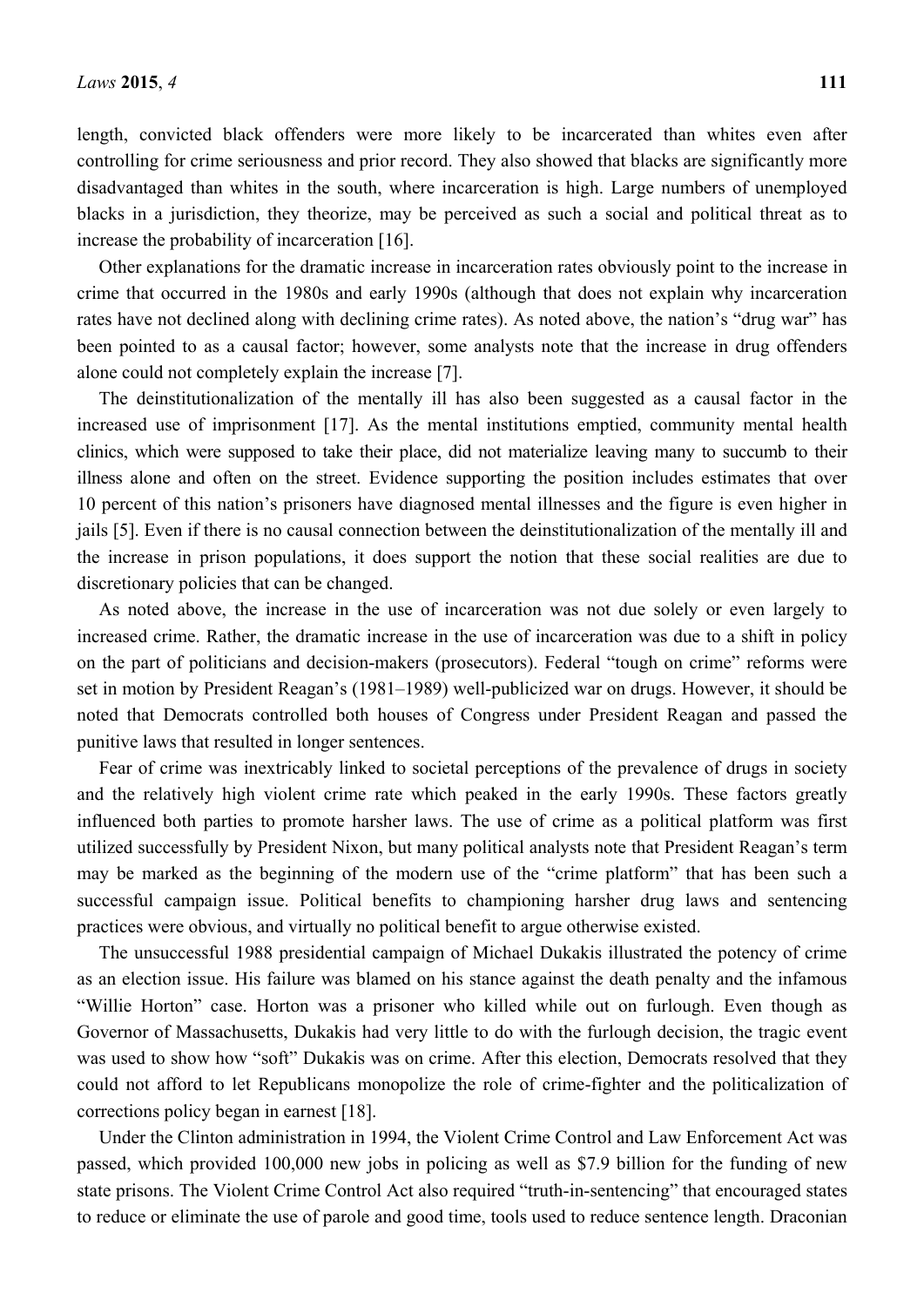provisions also created lifetime bans from federal public housing for drug offenders, more federal death penalty statutes, and federal three strikes sentences [5,13].

Even after both property and violent crime began its dramatic decline in the mid-1990s, incarceration rates continued to climb. What ensued was a clash of the statisticians to determine whether or how much incarceration practices led to the crime decline. The consensus seems to be that incarceration practices were partially responsible for the dramatic decline in crime, but estimates of how much of the reduction was due to imprisonment range from one to thirty percent, and even those in the higher range seem to think now that the use of prison has reached a point of diminishing returns [5,8].

#### **4. Effects of Mass Incarceration**

Even though the dramatic six-fold increase in incarceration over the last 30 years may have contributed to the crime decline to some extent, it has been terribly expensive for the country and its citizens. The cost of incarceration has grown exponentially [19,20]. At the federal level, the Department of Justice's (DOJ) Federal Bureau of Prisons (BOP) increased its operating cost from approximately \$330 million in the fiscal year of 1980 to almost \$7 billion requested for the 2015 budget [20]. The yearly cost of housing an inmate at the federal level ranges from approximately \$21,000 at a minimum security facility to roughly \$34,000 per inmate at a high security institution [21].

At the state level, the cost associated with prisoners has nearly quadrupled over the last two decades [19]. In a survey of 40 states in 2012, researchers at the Vera Institute found that approximately \$33.4 billion were devoted to the correctional budgets of the states surveyed [19]. Additionally, it was determined that a number of costs associated with imprisonment were neglected in these operating budgets (*i.e*., costs associated with employee benefits, inmate services funded through other agencies, and pensions and retiree health care plans), and the true cost of incarceration for the forty states surveyed in the fiscal year of 2010 was closer to \$38.9 billion [19].

The cost of incarceration on families is harder to measure, but no less serious. Mass incarceration has resulted in a number of "invisible consequences" ([22], p. 74; [23]). There are now an estimated 2.7 million children with parents in prison. It has become such a noted social problem that Sesame Street, a noted children's television program, has responded with a character that represents these children of incarcerated parents [24]. Children of incarcerated parents experience disrupted households and are more likely than other children to be exposed to risk factors including extreme poverty, substance abuse, maltreatment, and homelessness [22,25–27]. Additionally, children with incarcerated parents have been linked to higher levels of delinquent/criminal activity later in life, greater levels of incarceration and/or conviction of crimes, higher levels of antisocial behavior, greater numbers of psychological problems, and/or diminished cognitive abilities [28–33].

Poor urban communities tend to be disproportionately impacted by the nation's reliance on incarceration [34]. Researchers argue that the high rates of incarceration that characterize these communities have negative effects (e.g., lower levels of social organization, unstable families, and a diminished opportunity structure) that outweigh any positive effects (e.g., reduced crime) [23,34].

An important cost that seems to have been derived from the zealous drive to punish may be an unknown number of individuals who were wrongfully incarcerated and convicted. The Innocence Project, with teams of attorneys around the country and other efforts to investigate and litigate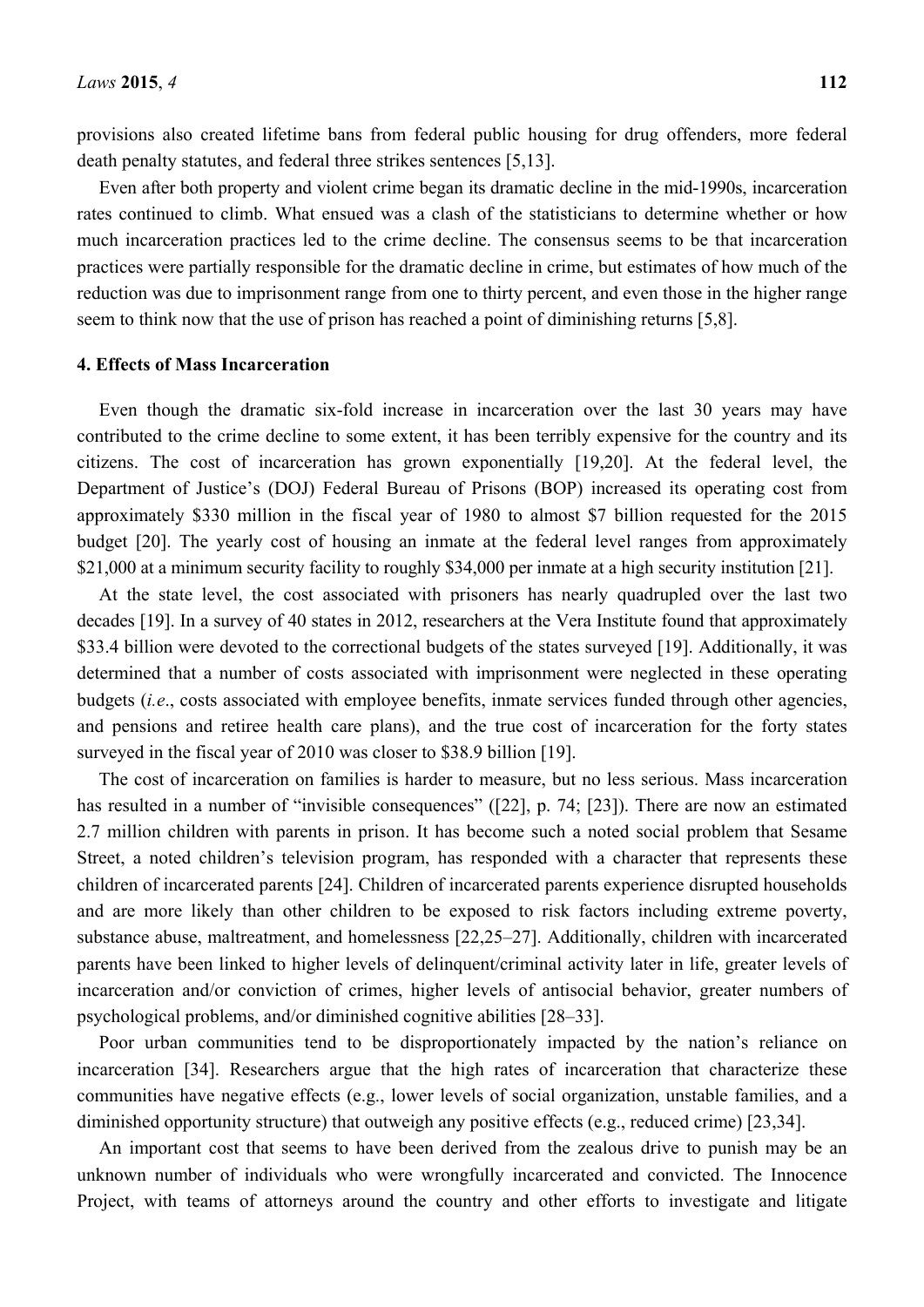convictions, has aided in the exoneration of 1536 individuals through DNA testing or other means [35]. These individuals have served decades in prison for crimes they did not commit due to unintentional errors and/or misconduct on the part of law enforcement and prosecutors. Others may have been factually guilty, but missteps in the justice system hindered due process to the extent that their convictions were overturned. It will never be known whether or not they were guilty. Mistaken eyewitness testimony, false confessions (due to mental illness and/or coercion), perjured testimony, and suppressed evidence (Brady violations) are some of the major reasons identified in these wrongful conviction cases [36,37].

Some state legislatures have passed statutes mandating compensation for each year of imprisonment to the exonerated individual. Texas, for instance, pays \$80,000 per each year of wrongful imprisonment to the exonerated, resulting in a tab of \$65 million to 89 exonerated individuals by 2013 [38]. While the costs to states because of wrongful imprisonment are not insubstantial, the cost to the individual and their families is incalculable as is the cost to the justice system itself since the ever-increasing numbers of the exonerated continues to reduce the trust citizens have in the criminal justice system.

#### **5. Calls in the Wilderness: Liberal Support for Diversion**

It should not go unnoted that there has been longstanding opposition to the use of imprisonment as a first-choice sentencing option, especially for drug users. The Drug Policy Foundation (created in 1987) and the Lindesmith Center (started in 1994) (now merged as the Drug Policy Alliance) have always advocated a harm reduction policy for drug addicts rather than imprisonment. The National Council on Crime and Delinquency has also had a longstanding position that only a small portion of prisoners need to be incarcerated to protect the public [39,40]. The American Friends Service Committee, a Quaker organization, has been involved in prison reform and even abolition attempts almost from the inception of prisons and was quite active in the 1970s in attempting to promote alternatives to prison [41,42].

A small but steady drumbeat from academics has voiced support for rehabilitation over punishment continuously since the late 1970s showing that rehabilitative programs in prison show some success, albeit not for all prisoners [43–47]. Other academics noted the deleterious effects of imprisonment [48,49], and how, historically, it had been used in small doses for the worst offenders [50]. It was also academics who first identified and analyzed the political shift toward punitiveness as a correctional philosophy, concluding the movement was not in the best interests of society [39].

By the 1990s, journalists began exploring the "prison industrial complex", examining the link between economics and prisons [51]. Christian Parenti and others described how small towns solicited states or private vendors to build prisons and the negative economic impact it has had overall on states' economies [52]. By the late 1990s, critics of this nation's reliance on prisons had been disseminating their views for over 20 years. Evidently, these criticisms were falling on deaf ears either because of ignorance, apathy, or venal interests that were contrary to the position that prisons were not the answer to societal problems and, in fact, presented their own host of problems.

#### **6. The Conservative Shift from Harsh Justice**

When President Obama noted in his January 2015 State of the Union address that it was time to consider how to reduce the nation's dependence on prison, it may have been the first time the topic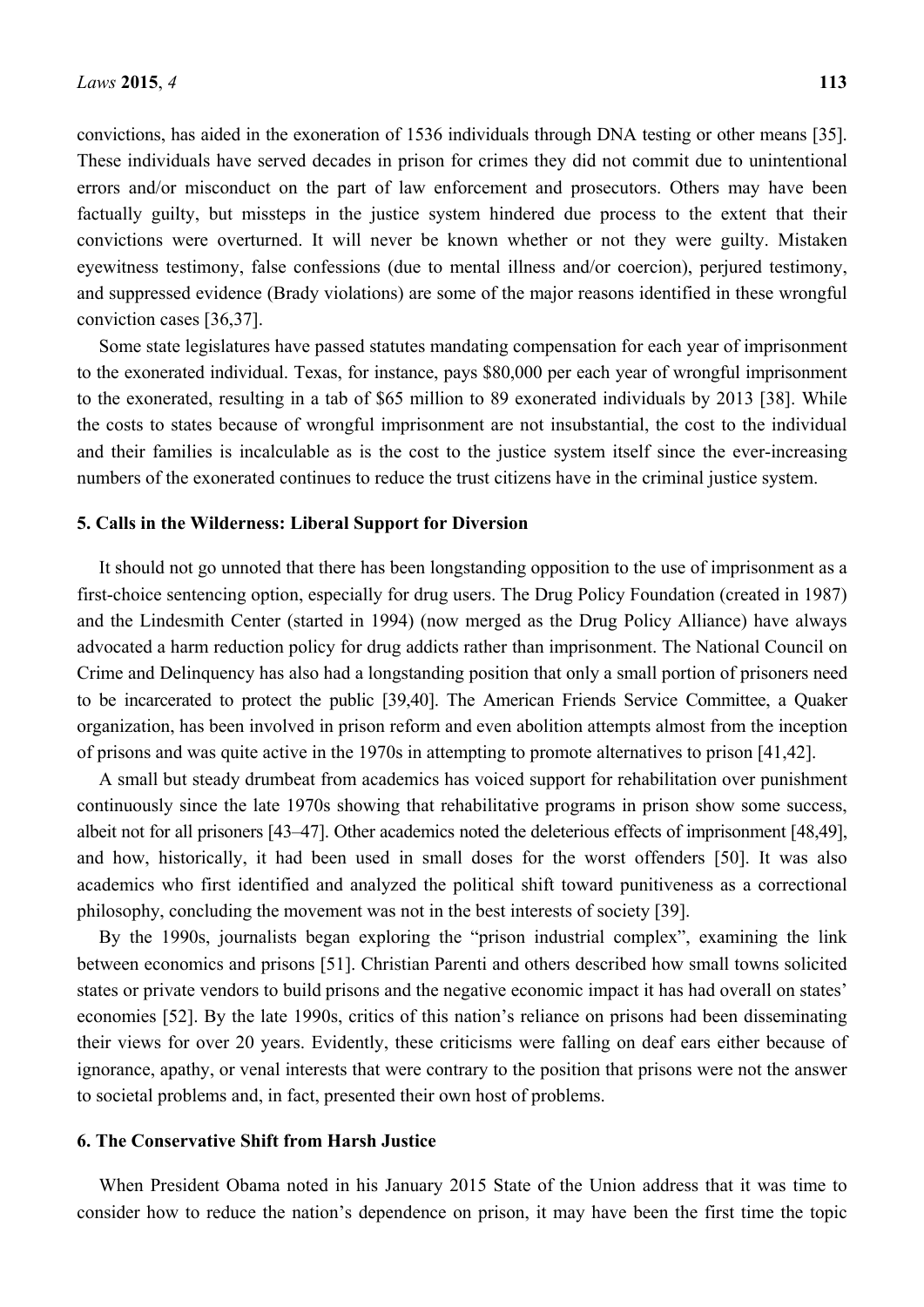was broached in such a forum. The position that the mass imprisonment and "tough on crime" approach needs to be addressed is not surprising coming from a "liberal" Democrat. What is interesting is that it is a position held increasingly by extremely conservative national and local figures. Charles Colson (a Watergate figure), Grover Norquist (tax reform advocate), Newt Gingrich (conservative politician and pundit), Bernard Kerik (ex-commissioner of N.Y.P.D.), and even Charles Koch (conservative political donor) could never be mistaken as advocates for liberal causes, yet each has promoted crime policies that are contrary to the "tough on crime" approach that characterized crime policy in the United States since the 1980s.

Conservatives now support reducing or eliminating mandatory minimum and three-strikes sentencing, and support "ban the box" initiatives which would prohibit requiring individuals to admit prior arrests in job applications. Conservative support for sentencing reforms has enabled reductions in prison populations in several states and allowed national initiatives to move forward. While it is encouraging that criminal justice reform may indeed be possible given this support by noted conservative voices, it is important to look closer at what exactly is happening. We will begin the process of deconstructing this political shift by asking four relevant questions: What does the movement look like? What changes will it insist upon? What are its motivations? And, how durable is it?

#### *6.1. What Does the Movement Look Like?*

The emergence of conservative advocates for crime policy reform does not mean that there is a unified national movement that has been consistently and comprehensively successful at the state level. Rather, this shift began with individuals and has only recently developed into political action organizations.

Perhaps it is not coincidental that the first conservative voices who questioned the use of prisons and the lack of any sincere rehabilitative goals in our corrections system were those who had spent time in prison themselves: Charles Colson, an aide to President Nixon convicted of his role in the Watergate scandal, spread Christianity among prisoners and devoted his life to criminal justice reform after serving seven months in 1974 for obstruction of justice. His Justice Fellowship organization advocates prison reform. The head of the Justice Fellowship is Pat Nolan, a former conservative Republican in the California assembly, became an advocate for prison reform after serving 29 months for corruption in the 1990s [53]. Duke Cunningham, who served time for public corruption in 2005, has also spoken for prison reform, as has right-wing media mogul Conrad Black who served two years after being convicted in 2007 for fraud [54–57].

The single conservative voices advocating for a shift in correctional policy from harsh punishment to reform continues, but the movement has recently coalesced under the "Right on Crime" banner, created by Marc Levin of the Texas Public Policy Foundation. On 15 December 2010, the Right on Crime initiative launched its national campaign in Washington, D.C. with the support of Republican politicians Newt Gingrich and Pat Nolan. The Texas Public Policy Foundation is a conservative policy-based research agency based in Austin, Texas. According to the Right on Crime website, the project is committed to limited government, free markets, individual liberty, and personal responsibility [56,57].

In a 2011 op-ed piece for the New York Times, Gingrich and Nolan stated that the campaign represents a seismic shift in the legislative landscape and opens the door for common-sense left-right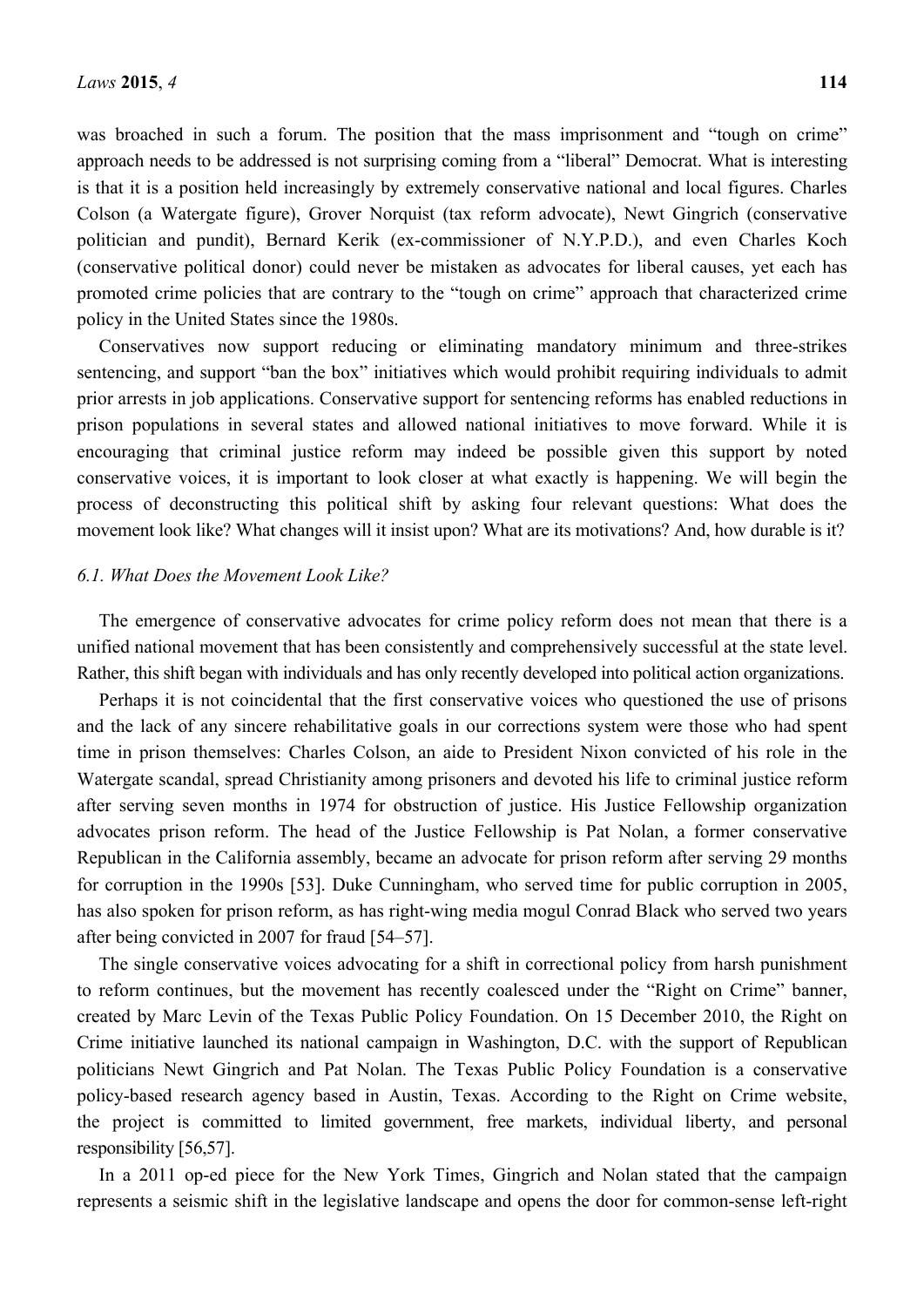agreement on an issue that has kept the parties apart for decades. They write, "We can no longer afford business as usual with prisons. The criminal justice system is broken, and conservatives must lead the way in fixing it" [58]. Thus, the movement is both a well-organized and national-level policy advocacy machine (the "Right on Crime" organization) as well as a growing group of conservatives who express support for justice reform—either through their legislative activities (Rand Paul) or through their individual activities (Charles Koch or Grover Norquist).

#### *6.2. What Changes Will It Insist upon?*

Rand Paul, a potential Presidential contender for the 2016 election, recently insisted that "we must demilitarize our police" in the public discussion after the Michael Brown shooting by Officer Wilson in Ferguson, Missouri [59]. Instead of the predictable drawing of sides in this latest dispute, some conservatives have publicly agreed that there must be some shift in policing tactics. While Paul's stand on the "demilitarization" of policing does not reflect the mainstream of conservative crime policy, support for reducing mandatory minimums seems to be widespread (e.g., the Smarter Sentencing Act).

Reducing the prison population, both at the federal level and in state systems, is a clear goal of the conservative proponents for reform. To reach that goal, there has been public support for changes in sentencing laws and funding for re-entry programs (e.g., the National Reentry Act). Further, there is a strong push for reducing the number of laws. While most conservatives do not go as far as advocating the decriminalization of marijuana; there is increasing support (or reduced opposition to) medical marijuana laws. More consistent with the conservative agenda, however, is the campaign to reduce the number of laws or ability of federal and state prosecutors to pursue white collar and regulatory crimes.

#### *6.3. What Are Its Motivations?*

Obviously there are sometimes differences between open and hidden agendas. With this caveat, we look to the statements of the major proponents of the conservative shift, but also speculate about the political agenda behind recent actions. We can identify at least four clear and not-so-clear motivations: fiscal savings, personal redemption values, reducing governmental reach, and appealing to "swing" and independent voters, especially minorities, who must replace the base of the Republican voting electorate for future races.

There is no doubt that fiscal savings drives much of the conservative support for criminal justice reform. In the past, conservative Republicans, perennial advocates of smaller government, always exempted the military and policing from calls to cut government spending. With bloated correctional and justice-system budgets taking greater and greater portions of state budgets, there has been increasing pressure to find savings—even in these sacred-cow areas of governmental spending.

Republican governors, faced with ever-increasing correctional budgets, reached a point after the Great Recession beginning in 2007, when the burden of large budget deficits spurred re-thinking the ever-increasing corrections' budgets [56,57]. There is clear evidence that adjusting sentencing statutes can result in massive savings, and such changes can be directed at non-violent offenders with predictable public support. By redrawing the justice and corrections systems as examples of the expensive and ineffective government agencies that conservatives traditionally disdain, advocates for change can avoid the liberal label.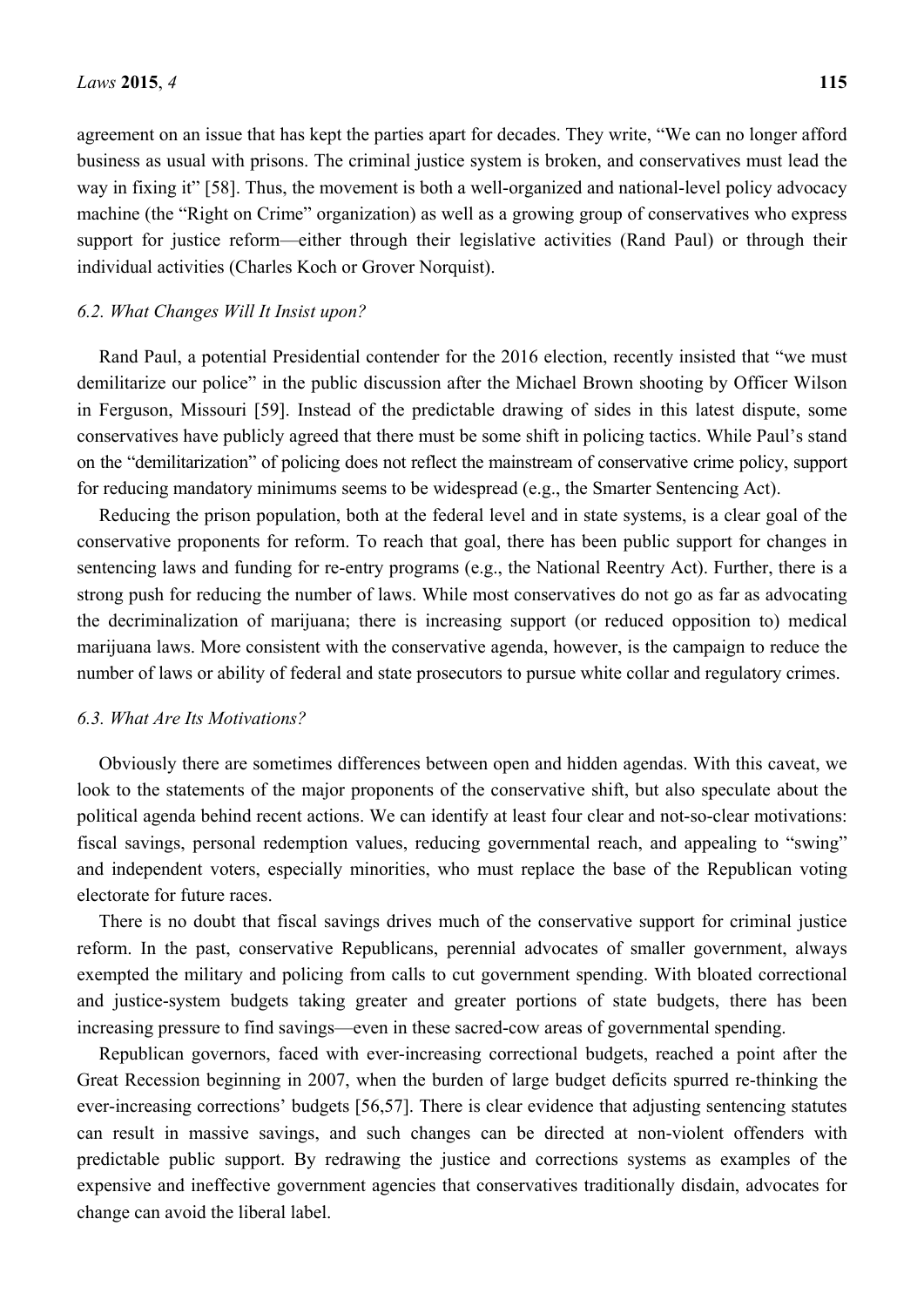One of the important elements of the fiscal savings position is that there is better evidence for alternatives to imprisonment. A former Attorney General of Virginia, Ken Cuccinelli, and Deborah Daniels, a former U.S. Assistant Attorney General under President Bush, expressed the sentiment that research evidence should be considered when forming correctional policies in an op-ed quoting research findings:

The Pew Charitable Trusts recently reported that states that have cut their imprisonment rates (coupled with other reforms) have experienced a greater crime drop than those that increased incarceration. Between 2007 and 2012, the 10 states with the largest decreases in imprisonment rates had a 12 percent average reduction in crime, while the 10 states with the largest imprisonment rate increases saw crime fall 10 percent [60].

Alexander [13,15] persuasively argues that the dramatic shift away from the get-tough rhetoric by conservatives has been fueled not by a concern about the devastating consequences to a large segment of the population. Rather the change is a result of changes in perceived white interests, specifically fiscal austerity is attractive to white voters who are tired of paying for prisons. Pure economics dictates that continued dependence on mass incarceration conflicts with perceived white interests [15]. Conservative politicians are unwilling to risk alienating their supporters by raising taxes, and thus must appeal to their constituents by showing that reducing prison populations is consistent with a conservative platform [15].

In addition to fiscal restraint, another traditional conservative value is individual redemption. Recall that early voices such as Charles Colson and Pat Nolan emerged from prison as reformers. Bernard Kerik, ex-commissioner of N.Y.P.D., also emerged from prison as a reformer after he served a short prison sentence for fraud and other crimes. These gentlemen have expressed their surprise over who they met in prison; they realized that many prisoners were not evil nor even dangerous and that many simply deserved a second chance at life [61].

In a National Public Radio (NPR) radio interview, Marc Levin from the Right on Crime campaign and Mark Mauer, the director of the Sentencing Project, a liberal policy institute that advocates sentencing alternatives, agreed on many issues. Levin voiced the values rhetoric that overlays and accompanies fiscal reasons for conservative support for reduced imprisonment.

I think there's also—in addition to the fiscal motivations, there are also motivations of, look, I mean, every major religious faith believes in redemption and the opportunity for people to turn their lives around and not every offender is amenable to rehabilitation, but many are.

...I mean there's been a mountain of research over the last few decades that has shown that different alternatives to prison work, whether it's problem-solving courts, electronic monitoring, treatment diversions for the mentally ill, we've had huge advances in risk assessment instruments that can better match offenders with the right programs [62].

Another motivation for conservative support is that targeting the criminal justice system as the problem (for good people), as opposed to the solution (to street crime), tracks well with the emerging opposition to "over-criminalization". This position basically states that federal and state governments have gone too far, and the myriad of laws trap the unwary. Respected think tanks from the left, the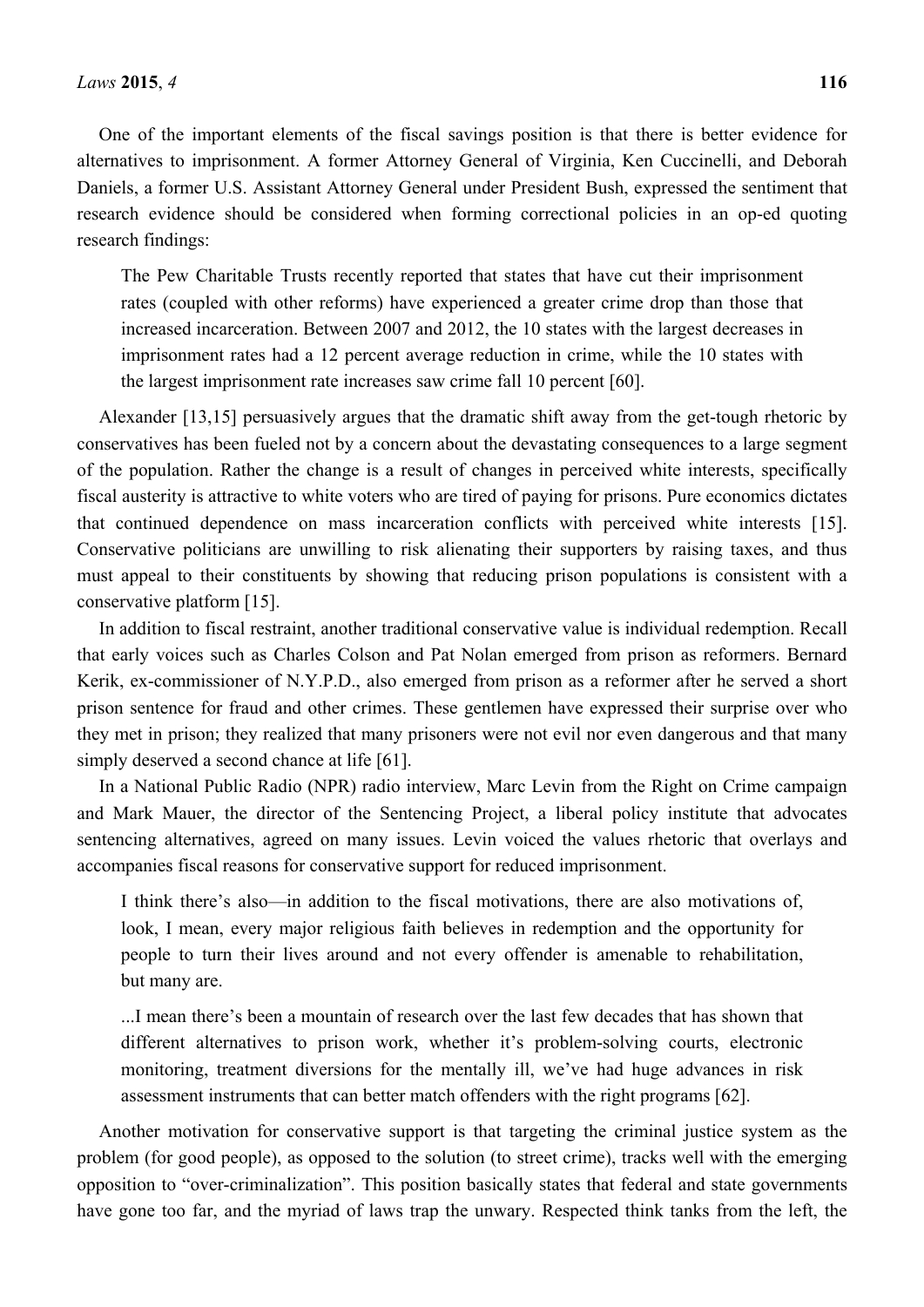center, and the right have all recently noted the problem of too many laws. Strict liability federal crimes have been especially targeted as evidence of an out-of-control government.

It is probably not coincidental that some of the conservative voices for reform have been caught up as federal defendants. Charles Koch, for instance, an extremely conservative and powerful Republican donor, was interviewed recently about his support and advocacy for criminal justice reforms. It seemed that his support for reform emerged from his own troubles with federal prosecutors which led to spending "tens of millions" of dollars in defense costs and a settlement of \$10 million. Koch observes that the "little guy" has no resources when the government goes on the attack and has reportedly donated a large sum of money to the National Association of Criminal Defense Attorneys. He pledges support for restoring voting rights for non-violent ex-convicts and expunging criminal records of minors, but his major emphasis seems to be that the federal justice system (and presumably states) have become too overbearing on people who do not pose a threat to the public. As a philosophical support for reducing the reach of criminal law, this resonates with both non-violent drug offenders as well as multi-millionaires who yearn for fewer regulatory crimes [63].

A final motivation is purely speculative and that is there is a political agenda to the championing of prison and crime policy reform. Some may remember that there was widespread speculation that if President Clinton had shown more leadership in encouraging a reduction in the use of prison rather than paying states to build more of them, then Al Gore might have won Florida and the presidency. Pundits and academics pointed to the incredible toll that prison and "collateral consequences", including lifetime bans on voting in some states, had taken on black communities who typically voted Democratic. Statistics indicate that if even a modest percentage of incarcerated or formerly incarcerated Blacks had been able to vote, Democrats would have won not just the popular, but also the electoral votes for Florida in the 2000 presidential election [5,13]. Whether this was true or not, it is clear that prison reform, harm reduction policies, and alternatives to prison are issues that resonate in the minority communities who have seen proportionally more of their members disappear behind prison walls.

It is at least conceivable that as the country trends more and more toward a diverse population with minorities increasing their share of the electorate, conservative Republicans realize that the law-and-order platform that had worked well for them in prior decades would need to be replaced with one that was more attractive to independent and, especially, minority voters. A glimmer of the validity of this rationale appears in a quote by Marc Levin noted by the journalist interviewing him:

But as Levin points out, there's just one last thing for Republicans and Democrats working on the issue to sort out: "The only disagreement sometimes is who's gonna get the credit." ([18], p. 1).

The discussion above points out that there may be strategic reasons to champion reform in addition to fiscal restraint. It is also true that what drives the conservative shift may be different for different people. Those conservatives who served time in prison may indeed believe in supporting opportunities for personal redemption that mirror their own life. After all, they saw first-hand that our prisons are filled mostly with men (and women) who had very few choices in life and managed to make the worst ones possible. Other conservative advocates for prison alternatives may see only dollars and cents, and still others may be crunching the poll numbers that show Americans are more and more favorably disposed to rehabilitation [5].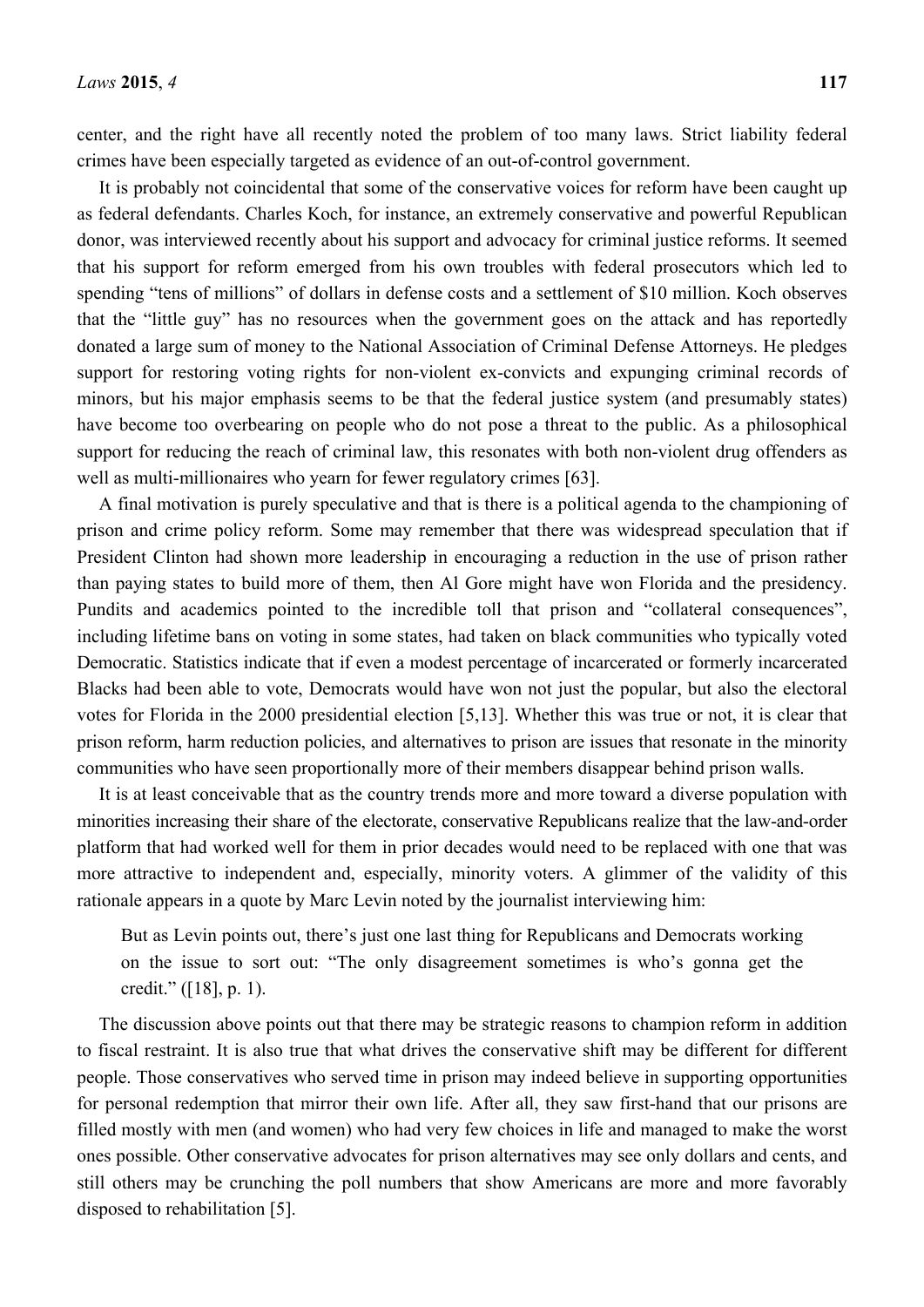## *6.4. How Durable Is It?*

Whether or not this conservative shift away from harsh punishment "has legs" (remain viable) remains to be seen. Will conservative politicians continue to advocate closing prisons when crime rates tick up? Will they stand up to the vested interests that have profited from bloated correctional budgets? Indeed, does a philosophical foundation based on personal redemption and fiscal restraint, without a concomitant recognition and admission that the last thirty years have been at least partially the result of racial and economic inequalities, provide a solid enough base to go forward?

Some have expressed a concern that the emerging conservative support for reducing mass imprisonment is based solely on economics which will surely lead to a return to punitive policies. First, because alternatives to prison are not cheap either, and if there is no corresponding shift in correctional budgets from prisons to community-based treatment options, then newly released offenders are bound to fail. Second, as the economy continues to improve, the pressure to find alternatives to prison in order to reduce correctional costs will dissipate [13].

It is abundantly clear that the almost twenty year decline in crime has eased the pressure to maintain a "tough on crime" political platform. Many people are now aware of 30-year lows in some violent crimes and recent federal statistics continue to show decreases in many crime categories. Dramatically reduced crime rates has translated into polls that show that the American public does not place fear of crime high on their list of concerns and, consequently, there is now the opportunity to broach new directions [59]. However, if crime increases significantly, then the standard answer to public concern may revert to the perennial "lock-them-up".

Interestingly, the "prison issue" is somewhat similar to the immigration issue for Republicans. While some Republicans (President Bush, Mark Rubio of Florida) seem or seemed to be willing to reach across the aisle for moderate resolutions, they have to navigate a position that speaks to the Hispanic community, while at the same time does not alienate conservative white voters who feel immigration threatens jobs. Similarly, the prison issue presents a difficult position for conservatives who advocate for second chances for offenders while their middle class constituents' inclinations towards mercy for offenders only goes so far. Thus, the personal redemption script is bolstered by the fiscal savings that result from successful diversion.

The movement provides much-needed political cover for Republican politicians who face district attorney associations, correctional and law enforcement officer unions, and other vested interests when they advocate sentencing reform and/or closing prisons; however, if push-back becomes too strong, it may be politically dangerous to advocate for "soft" solutions to crime. On the other hand, careful analysis has shown that the public's thirst for vengeance and support for harsh justice beginning in the 1960s was, at least partially, orchestrated for political gain [15,64]. If true, then it is certainly conceivable that the conservative shift to easing the "harsh justice" approach to social problems and offering second chances to offenders may not just be reflecting public opinion, but could also help shape it.

#### **7. Local** *versus* **National Venues**

Before concluding the discussion, it is important to note that justice reform at the national level may or may not affect state policies; furthermore states are very different in the particular mix of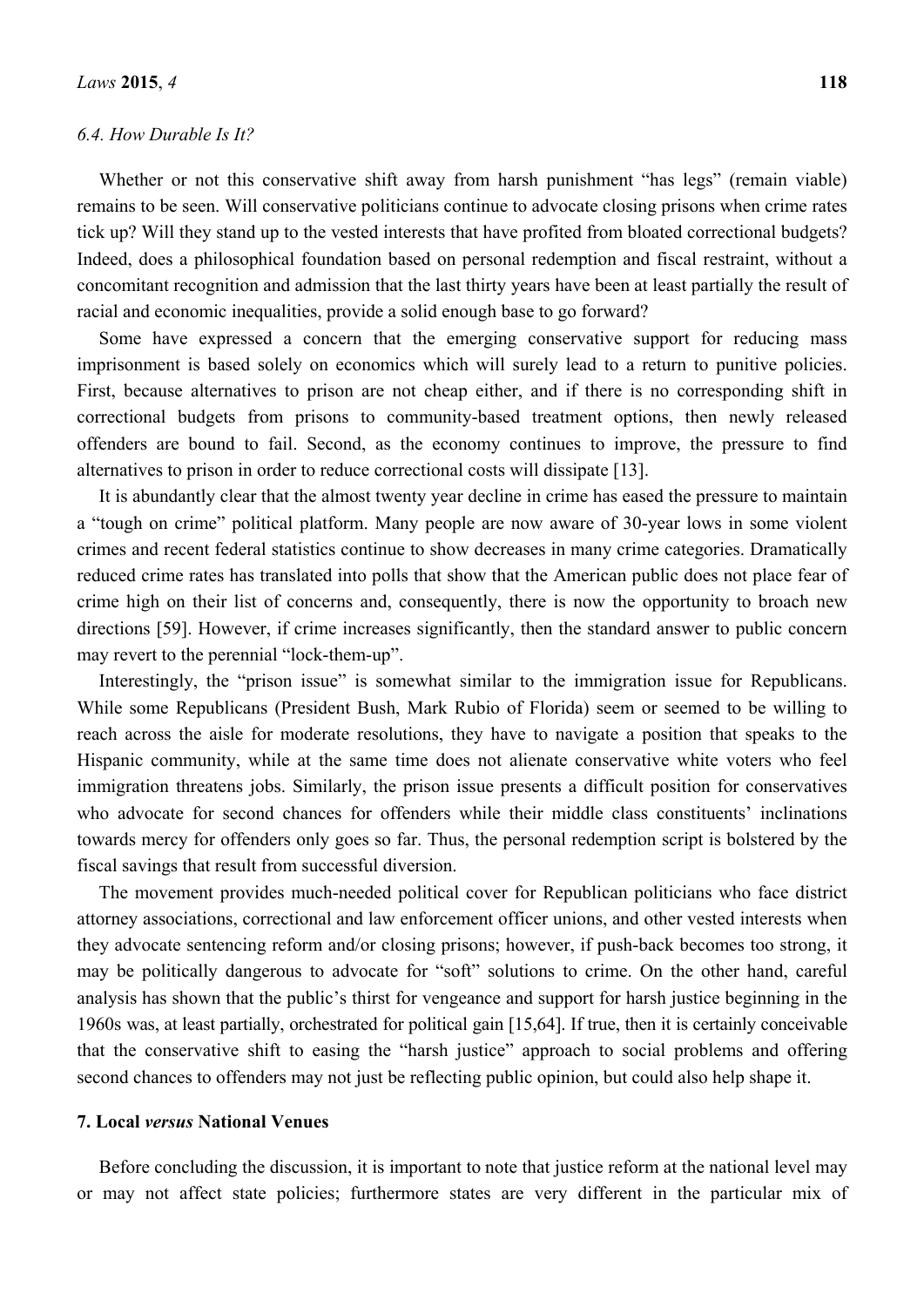personalities and pressures that affect legislative change. There is no doubt that national agendas influence what occurs in states. For instance, President Clinton signed into legislation incentives for prison building rather than rehabilitative research at the state level, increasing the number of prisons [13]. It is also the case, however, that states are wildly different in their sentencing patterns with some states incarcerating twice as many residents as others [5]. In recent years, while some states have reduced their prison populations other state prison populations have increased indicating there is, as yet, no consistent national trend.

On the national stage, the "Right on Crime" and conservative shift is increasingly visible. The recent Conservative Political Action Committee (CPAC) meeting near Washington, D.C., in addition to other conservative causes, presented criminal justice reform as a Republican issue. Bernard Kerik, Rick Perry (ex-governor of Texas), and other noted conservatives argued for reform. Their stance was that liberals had zero credibility with the public on criminal justice reform and only conservatives could successfully champion reform [61]. Senator Rand Paul has co-sponsored legislation that offers alternatives to sending juveniles into the justice system and includes a provision for sealing the records of the formerly incarcerated. In the upcoming presidential election, it is likely that the crime policy portion of the national and state platforms will take a different slant from previous years as each side calibrates their position in order to appeal to the widest range of voters.

On a state level, Texas is an example of how justice reform can be successful in a deeply conservative state. Governor Perry signed the Michael Morton Act, named after a man exonerated for killing his wife when DNA evidence was tested, that required prosecutors to have an open file policy with defense attorneys. The state offers the highest per-year reimbursement for the wrongfully convicted. Texas was a model for national initiatives to divert funds from prison construction to community sentencing alternatives and reduced its prison population leading to the closure of several prisons [65]. Opposition has emerged from the statewide associations of district attorneys and some law enforcement associations, but continued reductions in crime rates bolster efforts to continue to find ways to reduce the number of individuals being sent to prison. Texas legislators have been successful in reducing the prison population while maintaining the appearance of "toughness". Space prohibits an analysis of how this has occurred or what is likely to happen now that the state has a new governor, nor is there an opportunity to explore other states particular political atmosphere for how these reforms may be received. It must be sufficient to note that national, state, and local influences shape criminal justice policies.

#### **8. Conclusions**

This paper tracked our thirty year dependence on incarceration as the first choice option for punishment and correction. We have seen a six-fold increase in incarceration rates since 1980 and this increase has been experienced differentially by minorities. In the last ten years or so, increasing numbers of conservative voices have joined a chorus supporting sentencing reform, prison alternatives, and crime policy reforms based on a multi-faceted rationale of fiscal restraint, personal redemption, and reducing governmental reach (overcriminalization). We offer an unstated but potentially viable hidden rationale in asking whether conservative politicians are recognizing and responding to the growing power of the minority electorate.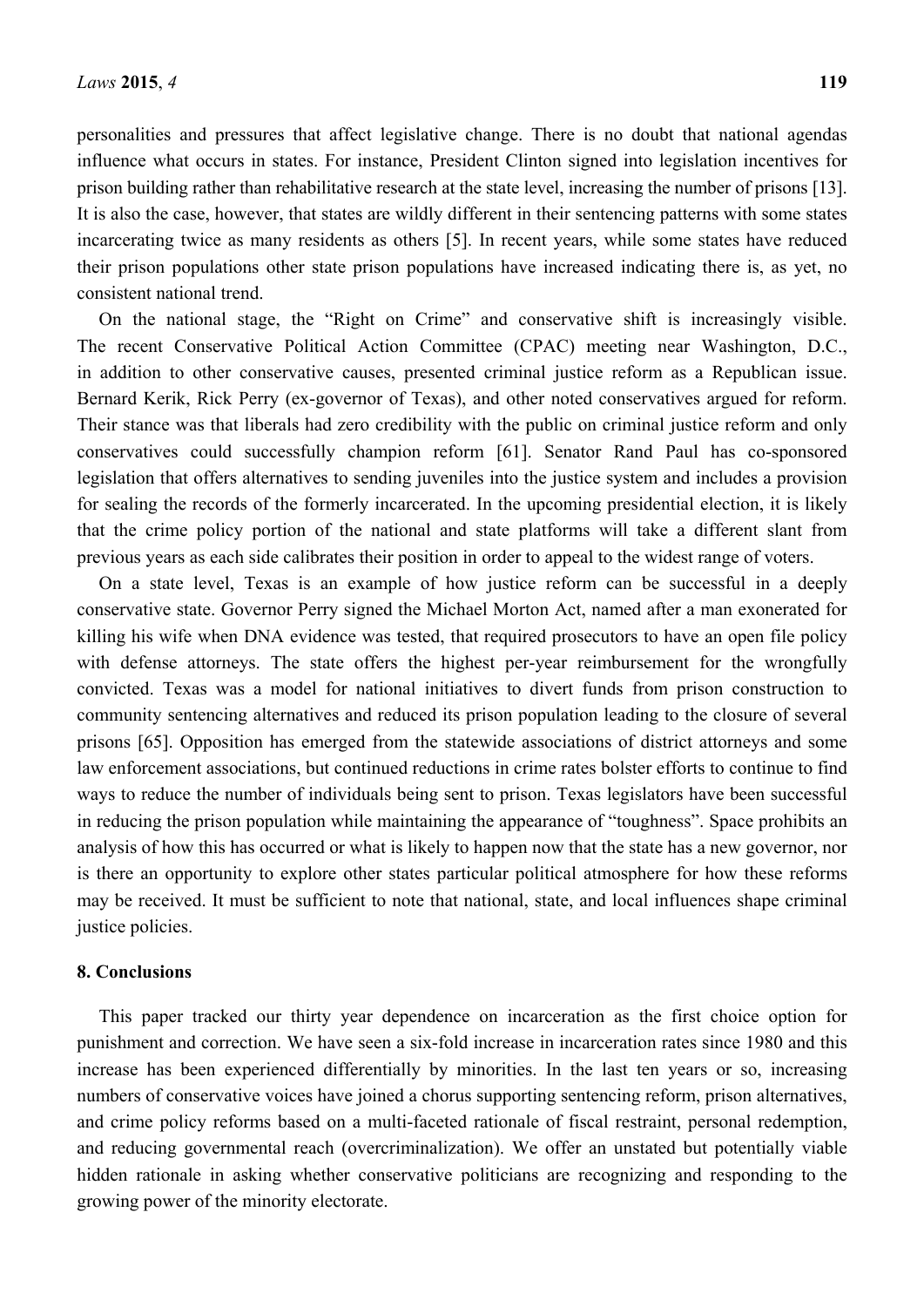inequalities of this society may not only be cynical, but unsuccessful in controlling the Frankenstein of the prison-industrial complex and the public's habituation to mass incarceration. To maintain a criminal justice system free of mass incarceration, there must be not only support based on economic or political logic, but also a socio-political rationale that is based in fundamental freedoms and human rights. The massive shift in the use of prison was not smart, it was not necessary (to the extent that it took place), and it was not fair. All human beings have the right to be treated fairly by their justice system with punishment allotted not by their skin color or bank account. All human beings have the right to due process without fear or favor. A national recognition of these rights and an acknowledgement that we did not uphold them in the last thirty years seems to be the first step in dismantling the mass imprisonment that began in the 1980s.

## **Acknowledgements**

The authors wish to thank the anonymous reviewers for their comments and suggestions. They wish also to thank Robert Johnson for his encouragement to write this article.

## **Author Contributions**

Joycelyn Pollock created the idea for and outline of the article. Steven Glassner researched and wrote a draft of the increase in incarceration rates and Andrea Krajewski researched and wrote a draft of the Rise on Crime section of the article. Joycelyn Pollock revised and added additional information. All authors helped to respond to reviewer comments and approved the final version of this article.

# **Conflicts of Interest**

The authors declare no conflict of interest.

# **References**

- 1. International Centre for Prison Studies. "Highest to lowest—Prison population rate." Available online: http://www.prisonstudies.org/highest-to-lowest/prison population rate (accessed on 22 October 2014).
- 2. E. Ann Carson. "Prisoners in 2013." September 2014. Available online: http://www.bjs.gov/ content/pub/pdf/p13.pdf (accessed on 22 October 2014).
- 3. E. Ann Carson, and Daniela Golinelli. "Prisoners in 2012—Advance counts." July 2013. Available online: http://www.bjs.gov/content/pub/pdf/p12ac.pdf (accessed on 22 October 2014).
- 4. Paul Guerino, Paige M. Harrison, and William J. Sabol. "Prisoners in 2010." February 2012. Available online: http://www.bjs.gov/content/pub/pdf/p10.pdf (accessed on 22 October 2014).
- 5. Joycelyn Pollock. *Prisons and Prison Life: Costs and Consequences.* New York: Oxford University Press, 2013.
- 6. Justice Policy Institute. "The punishing decade: Prison and jail estimates at the millennium." May 2000. Available online: http://www.justicepolicy.org/images/upload/00-05\_rep\_punishingdecade\_ ac.pdf (accessed on 22 October 2014).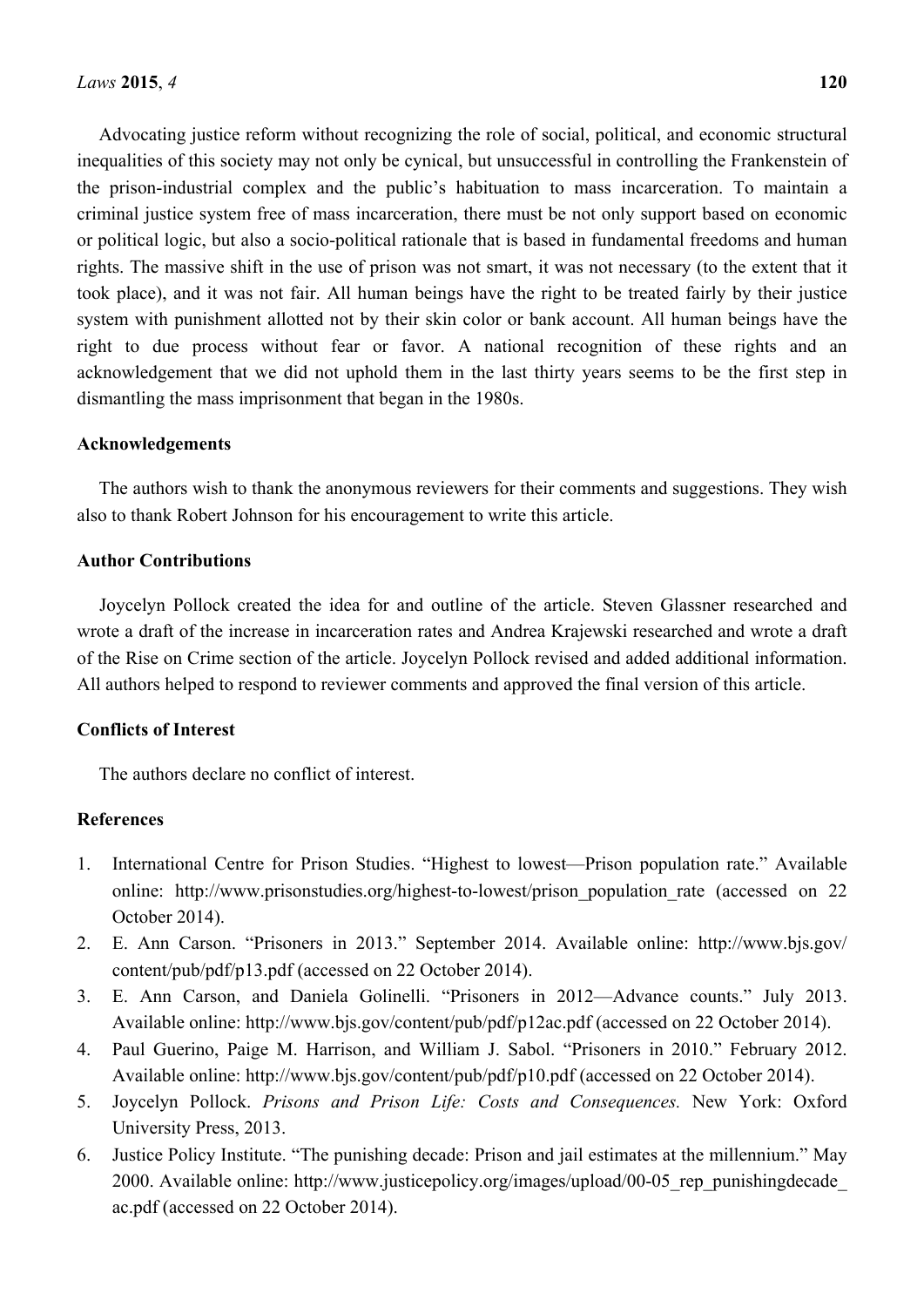- 7. John Pfaff. "The micro and macro causes of prison growth." *Georgia State University Law Review* 28 (2011): 1237–72.
- 8. Steven Raphael, and Michael Stoll. *Do Prisons Make Us Safer? The Benefits and Costs of the Prison Boom*. New York: Russell Sage Foundation, 2008.
- 9. Nathan James. "The federal prison population buildup: Overview, policy changes, issues, and options." April 2014. Available online: http://fas.org/sgp/crs/misc/ R42937.pdf (accessed on 22 October 2014).
- 10. Joan Petersilia. "Prisoner reentry: Public safety and reintegration challenges." *The Prison Journal*  81 (2001): 360–75.
- 11. Katherine J. Rosich, and Kamala Mallik Kane. "Truth in sentencing and state sentencing practices." *National Institute of Justice Journal* 252 (2005): 18–21*.* Available online: http://www.nij.gov/journals/252/Pages/sentencing.aspx (accessed on 22 October 2014).
- 12. Christopher Wildeman, and Bruce Western. "Incarceration in fragile families." *Future of Children*  20 (2010): 157–77.
- 13. Michelle Alexander. *The New Jim Crow: Mass Imprisonment in the Age of Colorblindness*. New York: The New Press, 2010.
- 14. Bruce Western. *Punishment and Inequality in America*. New York: Russell Sage Foundation, 2006.
- 15. Michelle Alexander. "In prison reform, money trumps rights." *New York Times*, 14 May 2011. Available online: http://www.nytimes.com/2011/05/15/opinion/15alexander.html?pagewanted=all (accessed on 23 October 2014).
- 16. Ted Chiricos, and George Crawford. "Race and imprisonment: A contextual assessment of the evidence." In *Ethnicity, Race and Crime: Perspectives across Time and Place. Edited by Darnell* F. Hawkins. Albany: SUNY Press, 1995, pp. 281–309.
- 17. Marie Gottschalk. *The Prison and the Gallows: The Politics of Mass Incarceration in America.*  Cambridge: Cambridge University Press, 2006.
- 18. Emma Roller. "How Republicans Stopped Being 'Tough on Crime'." *National Journal Daily*, 2 October 2014. Available online: http://www.nationaljournal.com/congress/how-republicansstopped-being-tough-on-crime-20141001 (accessed on 22 October 2014).
- 19. Christian Henrichson, and Ruth Delaney. "The price of prisons: What incarceration costs taxpayers." July 2012. Available online: http://www.vera.org/sites/default/files/resources/ downloads/Price\_of\_Prisons\_updated\_version\_072512.pdf (accessed on 22 October 2014).
- 20. U.S. Government Accountability Office. "Bureau of Prisons: Information on efforts and potential options to save costs." September 2014. Available online: http://www.gao.gov/assets/670/ 666254.pdf (accessed on 22 October 2014).
- 21. Nancy La Vigne, and Julie Samuels. "The growth and increasing cost of the federal prison system: Drivers and potential solutions." December 2012. Available online: http://www.urban.org/ uploadedpdf/412693-the-growth-and-increasing-cost-of-the-federal-prison-system.pdf *(*accessed on 22 October 2014).
- 22. Christopher Wildeman. "Parental incarceration, child homelessness, and the invisible consequences of mass imprisonment." *The ANNALS of the American Academy of Political and Social Science* 65 (2014): 74–96.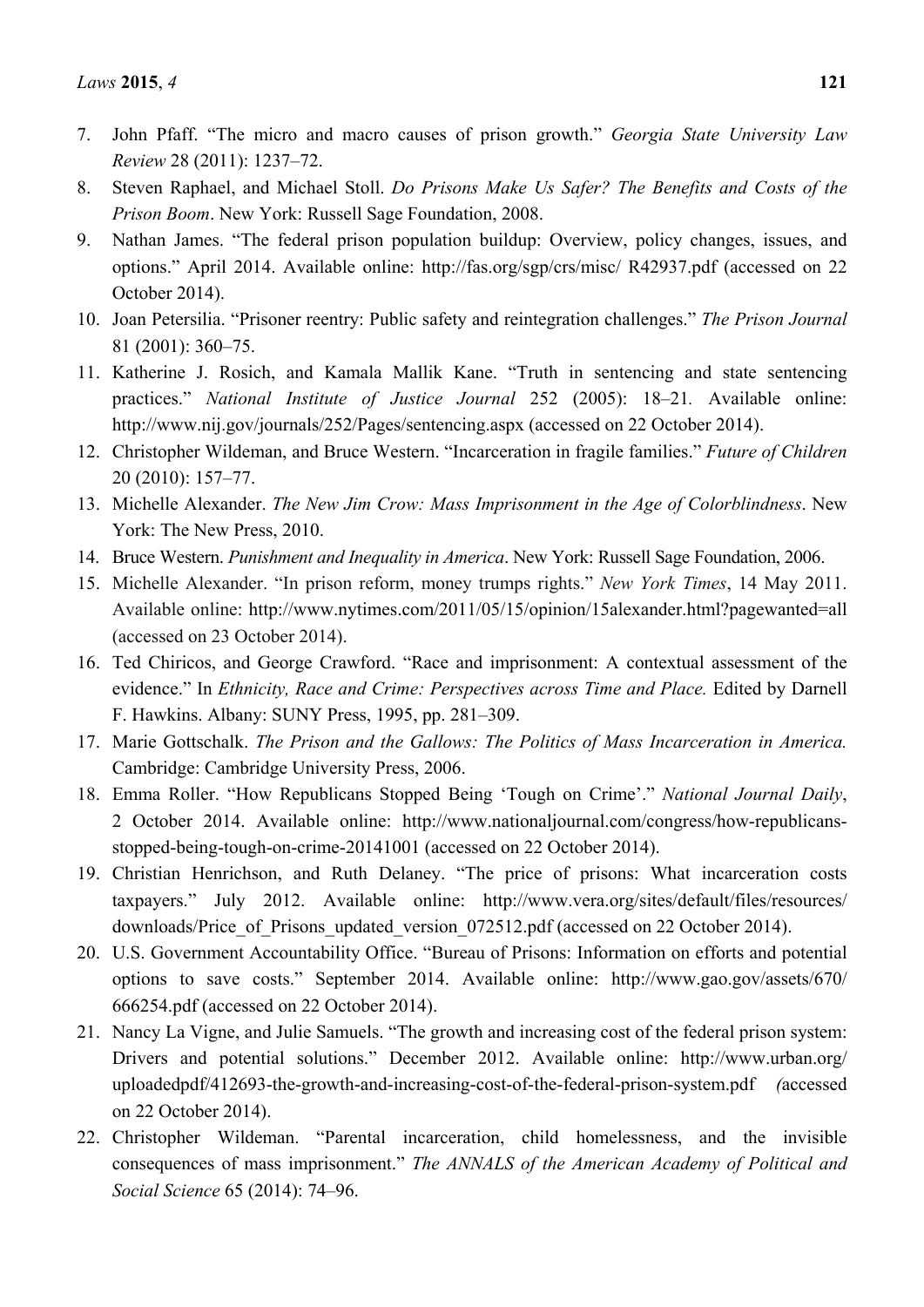- 23. Marc Mauer, and Meda Chesney-Lind, eds. *Invisible Punishments: The Collateral Consequences of Mass Imprisonment*. Washington: The Sentencing Project, 2002.
- 24. Julie Reilly. "Sesame Street reaches out to 2.7 million American children with an incarcerated parent." *Pew Research Center*, 22 June 2013. Available online: http://www.pewresearch.org/facttank/2013/06/21/sesame-street-reaches-out-to-2-7-million-american-children-with-anincarcerated-parent/ (accessed on 22 October 2014).
- 25. National Conference of State Legislators. "Children of incarcerated parents." May 2009. Available online: http://www.ncsl.org/documents/cyf/childrenofincarceratedparents.pdf (accessed on 22 October 2014).
- 26. Michael E. Roettger, Raymond R. Swisher, Danielle C. Kuhl, and Jorge Chavez. "Parental incarceration and trajectories of marijuana and other illegal drug use from adolescence into young adulthood: Evidence from longitudinal panels of males and females in the United States." *Addiction* 106 (2010): 121–32.
- 27. Joycelyn Pollock. *Women's Crimes, Criminology and Corrections*. Long Grove: Waveland Press, 2014.
- 28. Joyce A. Arditti. *Parental Incarceration and the Family: Psychological and Social Effects of Imprisonment on Children, Parents, and Caregivers.* New York: New York University Press, 2012.
- 29. Beth M. Huebner, and Regan Gustafson. "The effect of maternal incarceration on adult offspring involvement in the criminal justice system." *Journal of Criminal Justice* 35 (2007): 283–96.
- 30. Joseph Murray, David P. Farrington, and Ivana Sekol. "Children's antisocial behavior, mental health drug use, and educational performance after parental incarceration: A systematic review and meta-analysis." *Psychological Bulletin* 138 (2012): 175–210.
- 31. Emily B. Nichols, and Ann B. Loper. "Incarceration in the household: Academic outcomes of adolescents with an incarcerated household member." *Journal of Youth and Adolescence* 41 (2012): 1455–71.
- 32. Ross Parke, and K. Alison Clarke-Stewart. "Effects of parental incarceration on young children." 2001. Available online: http://www.urban.org/UploadedPDF/410627\_ParentalIncarceration.pdf (accessed on 22 October 2014).
- 33. Megan Comfort. "Punishment beyond the legal offender." *Annual Review of Law and Social Science* 3 (2007): 271–96.
- 34. Jeffery D. Morenoff, and David J. Harding. "Incarceration, prisoner reentry, and communities." *Annual Review of Sociology* 40 (2014): 411–29.
- 35. Innocent Project. "About the Organization." Available online: http://www.law.umich.edu/special/ exoneration/Pages/Exoneration-by-Year.aspx (accessed on 26 January 2015).
- 36. Brandon Garrett. *Convicting the Innocent: Where Criminal Prosecutions Go Wrong*. Cambridge: Harvard University Press, 2011.
- 37. Tiffany Cox, Shannon Cunningham, and Joycelyn Pollock. "A closer look at prosecutor misconduct and good faith error." Unpublished work, 2014.
- 38. Mike Ward. "Tab for wrongful convictions in Texas: \$65 million and counting." *Austin American Statesman*, 10 February 2013. Available online: http://www.statesman.com/news/news/tab-forwrongful-convictions-in-texas-65-million-a/nWLQM/ (accessed on 22 October 2014).
- 39. Franklin Zimring, and Gordon Hawkins. *Imprisonment*. London: Oxford Publishing Company, 1997.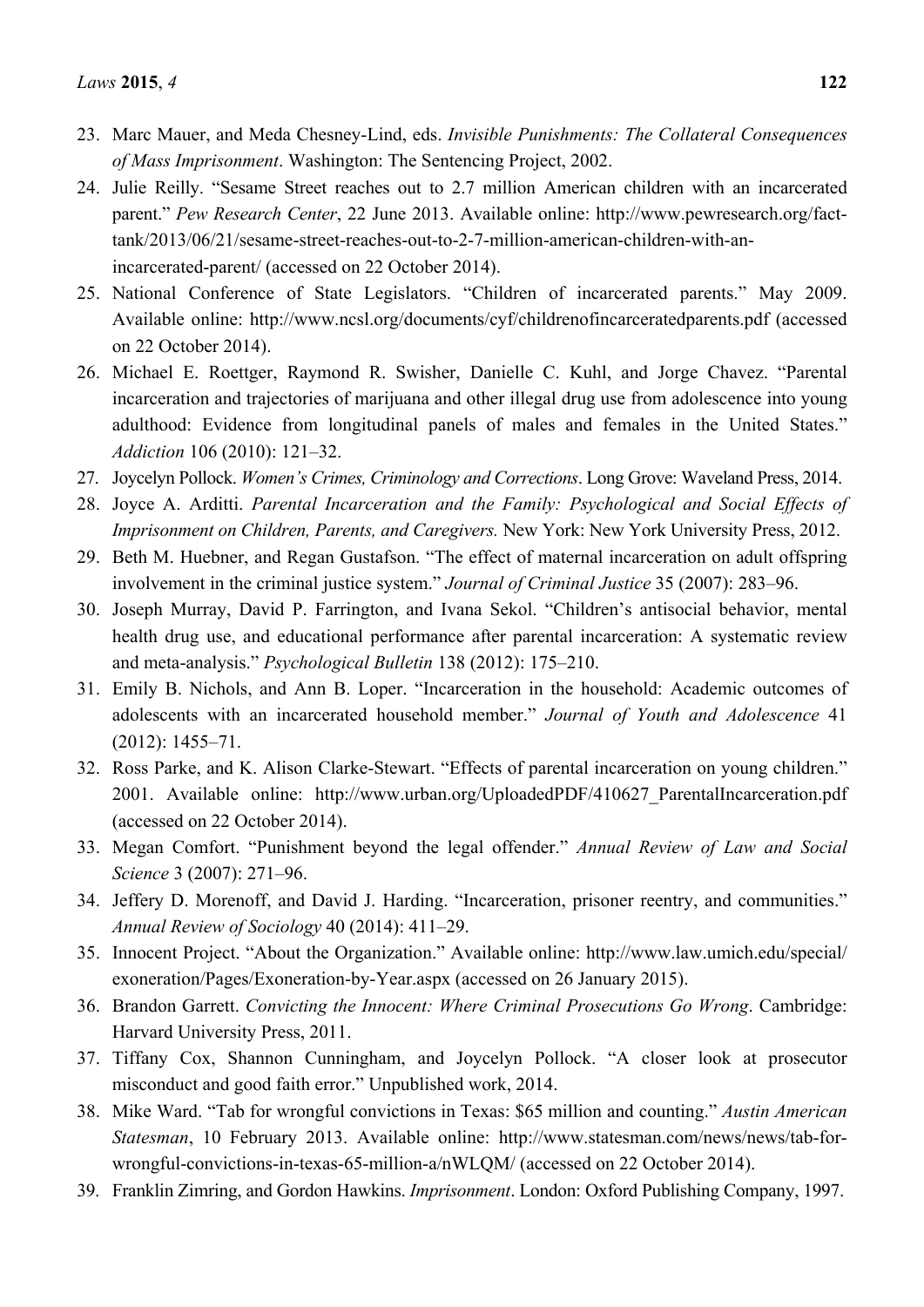- 40. Nora Klapmuts. *Community Alternatives to Prison.* Hackensack: National Council on Crime and Delinquency, 1973.
- 41. David S. Greenberg. *The Problem of Prisons*. Philadelphia: American Friends Service Committee, 1970.
- 42. American Friends Service Committee. *Struggle for Justice: A Report on Crime and Punishment in America.* New York: Hill & Wang, 1971.
- 43. Paul Gendreau, and Robert Ross. "Effective correctional treatment: Bibliotherapy for cynics." *Crime and Delinquency* 25 (1979): 463–89.
- 44. Paul Gendreau, and Robert Ross. *Effective Correctional Treatment*. Toronto: Butterworth Publishing, 1980.
- 45. Paul Gendreau, and Robert Ross. "Revivication of Rehabilitation: Evidence from the 1980s." *Justice Quarterly* 4 (1987): 349–407.
- 46. Frank Cullen. *Reaffirming Rehabilitation*. Cincinnati: Anderson, 1982.
- 47. Ted Palmer. *A Profile of Correctional Effectiveness and New Directions for Research.* Albany: SUNY Press, 1994.
- 48. Norval Morris. *The Future of Imprisonment.* Chicago: University of Chicago Press, 1974.
- 49. William G. Nagel. *The New Red Barn: A Critical Look at the Modern American Prison.* New York: Walker and Company, 1973.
- 50. Robert Johnson. *Hard Time: Understanding and Reforming the Prison*. Belmont: Wadsworth Publishing, 1987.
- 51. Eric Schlosser. "The Prison Industrial Complex." *The Atlantic*, December 1999. Available online: http://www.theatlantic.com/magazine/archive/1998/12/the-prison-industrial-complex/304669/ (accessed on 23 October 2014).
- 52. Christian Parenti. *Lockdown America: Police and Prisons in the Age of Crisis*. New York: Verso New Left Books, 1999.
- 53. Pat Nolan. "Testimony of Pat Nolan before the U.S. Sentencing Commission." June 2014. Available online: http://www.ussc.gov/sites/default/files/pdf/amendment-process/public-hearings-and-meetings/ 20140610/TestimonyNolanRevised.pdf (accessed on 22 October 2014).
- 54. David Weigel. "Forgive and forget: On drug sentencing, a growing number of Republicans are ready to shed the party's law and order image in favor of reform." *Slate*, 6 February 2014. Available online: http://www.slate.com/articles/news and politics/politics/2014/02/republicans are favoring going easy on drug offenders the young gop leaders.single.html (accessed on 20 October 2014).
- 55. Martha Moore. "Conservatives, liberals unite to cut prison populations." *USA Today*, 17 March 2014. Available online: http://www.usatoday.com/story/news/politics/2014/03/16/conservativessentencing-reform/6396537/ (accessed on 20 October 2014).
- 56. Shane Bauer. "How Republican conservatives learned to love prison reform." *Mother Jones*, April 2014. Available online: http://www.motherjones.com/politics/2014/02/conservatives-prisonreform-right-on-crime (accessed on 20 October 2014).
- 57. David Dagan, and Steven M. Tele. "The conservative war on prison." *Washington Monthly*, November–December 2012. Available online: http://www.washingtonmonthly.com/magazine/